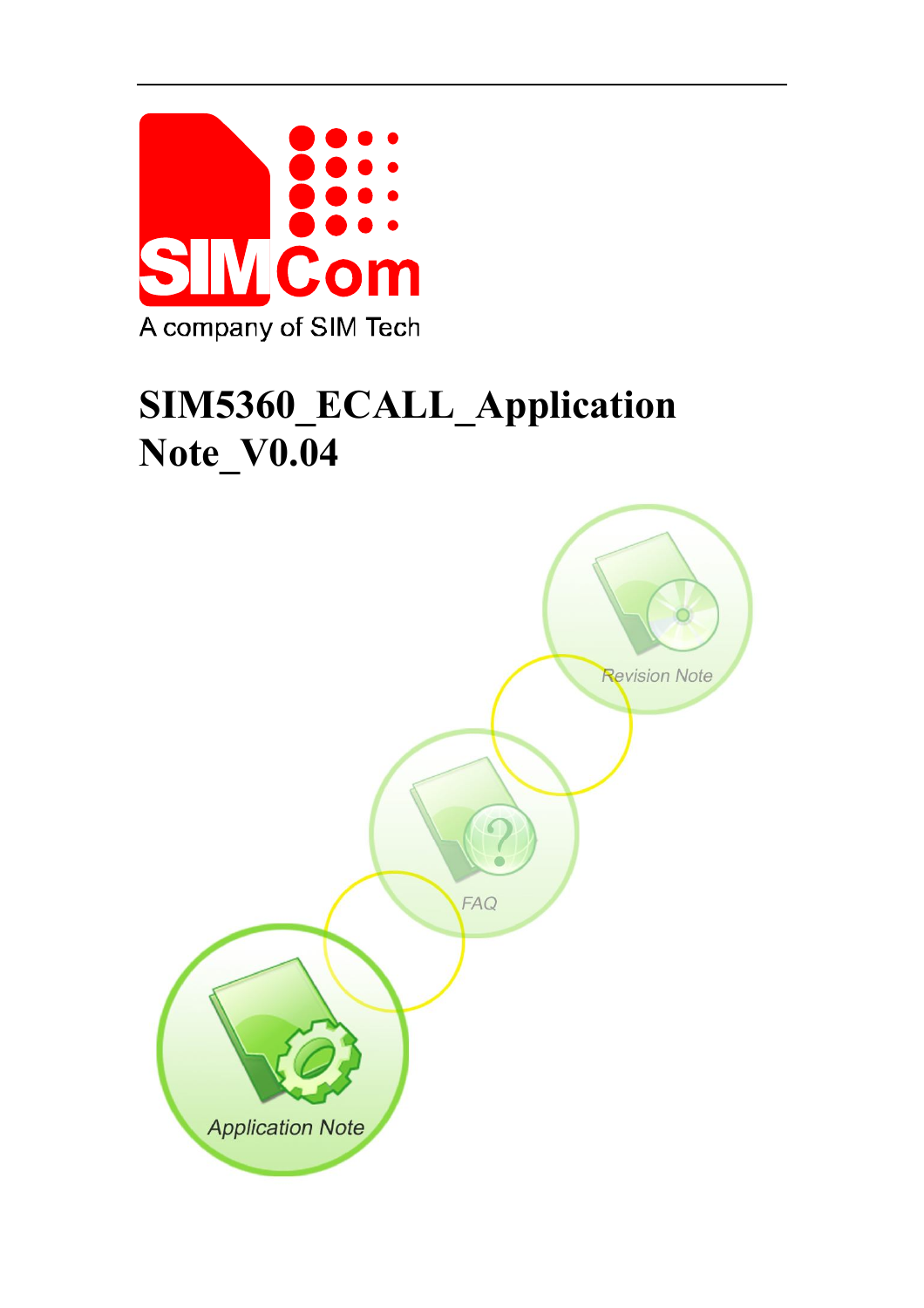

| <b>Document Title:</b>      | SIM5360 Ecall Application Note       |  |
|-----------------------------|--------------------------------------|--|
| <b>Version:</b>             | 0.04                                 |  |
| Date:                       | 2014-09-19                           |  |
| <b>Status:</b>              | Release                              |  |
| <b>Document Control ID:</b> | SIM5360 Ecall Application Note V0.04 |  |

#### **General Notes**

SIMCom offers this information as a service to its customers, to support application and engineering efforts that use the products designed by SIMCom. The information provided is based upon requirements specifically provided to SIMCom by the customers. SIMCom has not undertaken any independent search for additional relevant information, including any information that may be in the customer's possession. Furthermore, system validation of this product designed by SIMCom within a larger electronic system remains the responsibility of the customer or the customer's system integrator. All specifications supplied herein are subject to change.

#### **Copyright**

This document contains proprietary technical information which is the property of SIMCom Limited., copying of this document and giving it to others and the using or communication of the contents thereof, are forbidden without express authority. Offenders are liable to the payment of damages. All rights reserved in the event of grant of a patent or the registration of a utility model or design. All specification supplied herein are subject to change without notice at any time.

*Copyright © Shanghai SIMCom Wireless Solutions Ltd. 2014*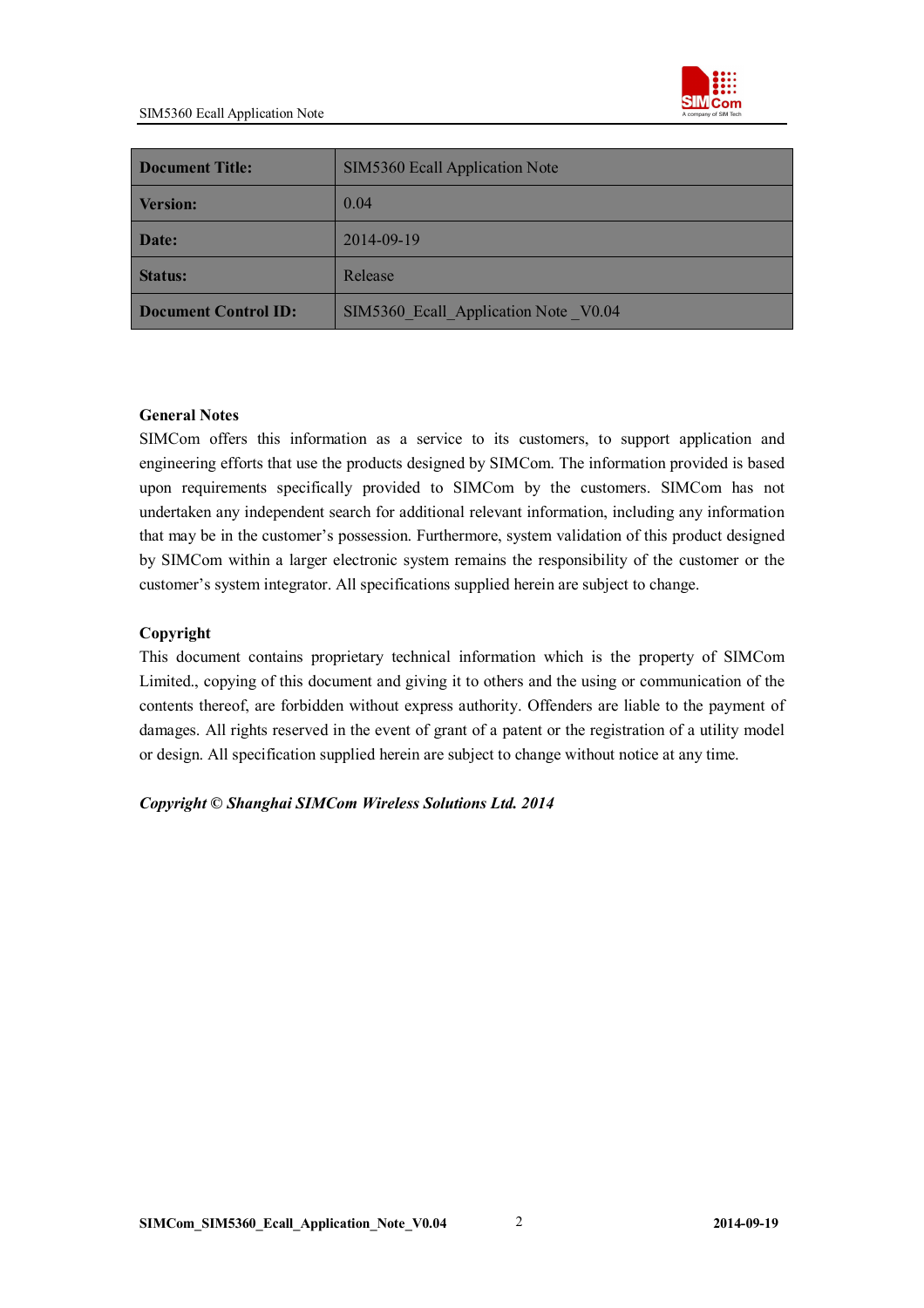

### **Contents**

| 6.4 Do the eCall test with the msd data generated by module in push mode  14 |  |
|------------------------------------------------------------------------------|--|
|                                                                              |  |
|                                                                              |  |

 $\overline{\mathbf{3}}$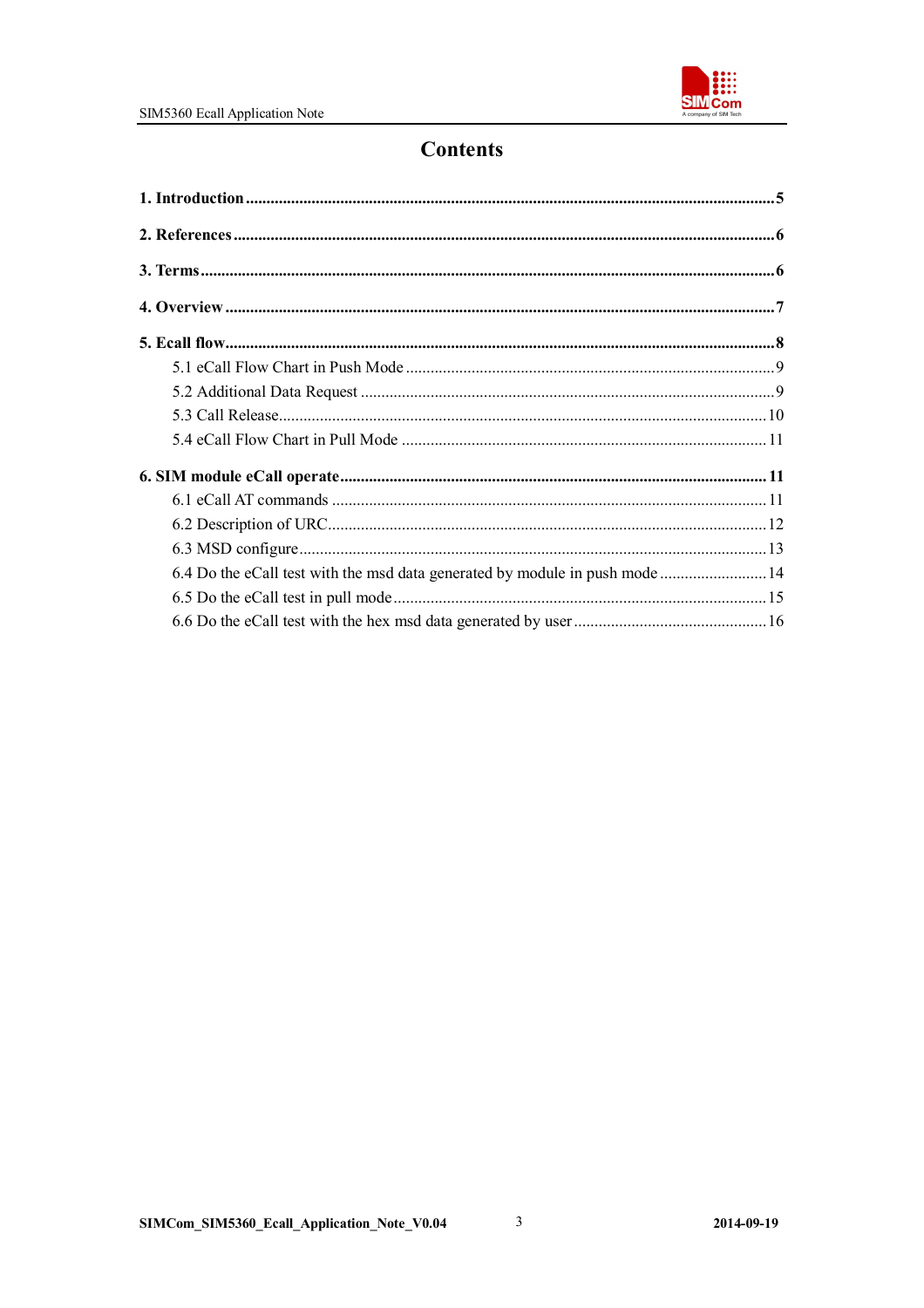

### **Version History**

| Date       | <b>Version</b>    | <b>Description of change</b>                                                               | <b>Author</b> |
|------------|-------------------|--------------------------------------------------------------------------------------------|---------------|
| 2014-06-11 | V <sub>0.01</sub> | New version                                                                                | Wenhuan.zhou  |
| 2014-07-14 | V <sub>0.02</sub> | Adjust ecall gps order                                                                     | Wenhuan.zhou  |
| 2014-07-25 | V <sub>0.03</sub> | "AT+CECALLTOUT"<br>$A$ T+<br>Add<br>and<br>CMSDMESSAGEID"                                  | Wenhuan zhou  |
| 2014-09-19 | $V0$ 04           | "AT+CMSDOIDDATA"<br>$\cdot$ "AT+CMSD",<br>Add<br>AT+CMSDCONTROL"<br>"AT+CECALLS"<br>Modify | Wenhuan zhou  |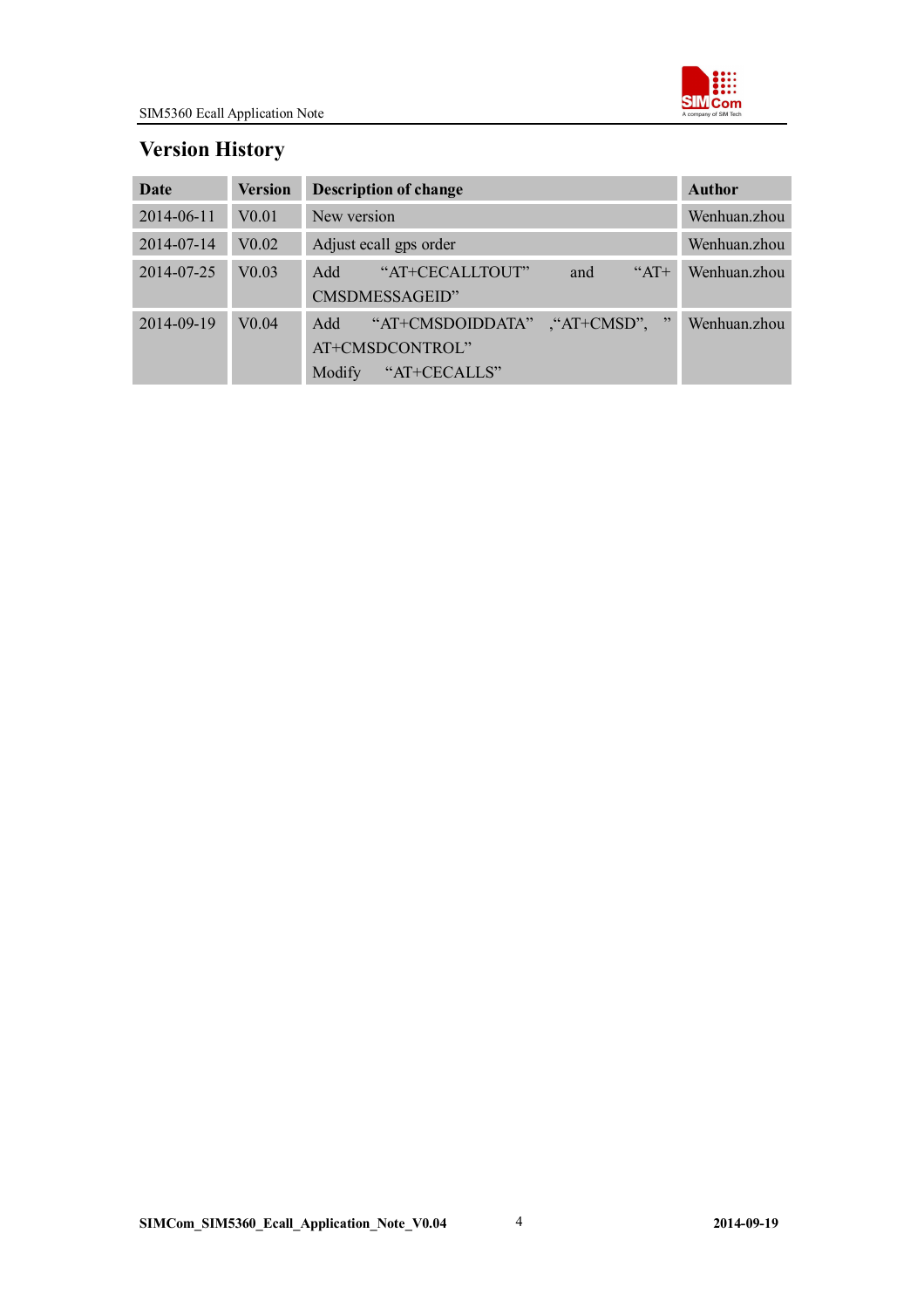

#### **Scope**

This document presents the AT commands of ECALL operation and application examples. This document can apply to SIMCom 3G modules, including SIM5360 series modules.

## **1. Introduction**

eCall refers to an interoperable in-vehicle emergency call service which is envisioned to be introduced and operated across Europe in 2010. The European Commission has brought together standardization bodies, the automotive industry, mobile telecommunication industry, public emergency authorities and others in the eSafety Forum initiative [1] which has identified high-level requirements, recommendations and guidelines for this eCall service [2].

The introduction and use of in-vehicle eCall for deployment of emergency assistance is expected to save many lives and reduce social burden by improving the notification of road accidents and speeding up emergency service response [3].

In the event of a collision, the intended solution can automatically or manually establish an emergency voice call (E112) via the cellular network to the local emergency agencies, i.e., the Public-Safety Answering Point (PSAP), as illustrated in Figure 1. Aside from enabling two-way speech communication between the motorist and the PSAP operator, eCall also allows transfer of a data message from the In-Vehicle System (IVS) over the cellular network to the PSAP which is denoted as eCall Minimum Set of Data (MSD). The MSD includes vehicle location information, time stamp, and number of passengers, Vehicle Identification Number (VIN), and other relevant information.

As part of the eSafety initiative, ETSI MSG and the 3rd Generation Partnership Project (3GPP) were requested to standardize the eCall service.

For eCall data transfer, an in-band modem solution has been identified as the most suitable technology that fulfills all eCall requirements [6]. With this solution the MSD is transmitted "in-band" over the voice channel. This supports quick deployment of an end-to-end eCall solution in both vehicles and PSAPs.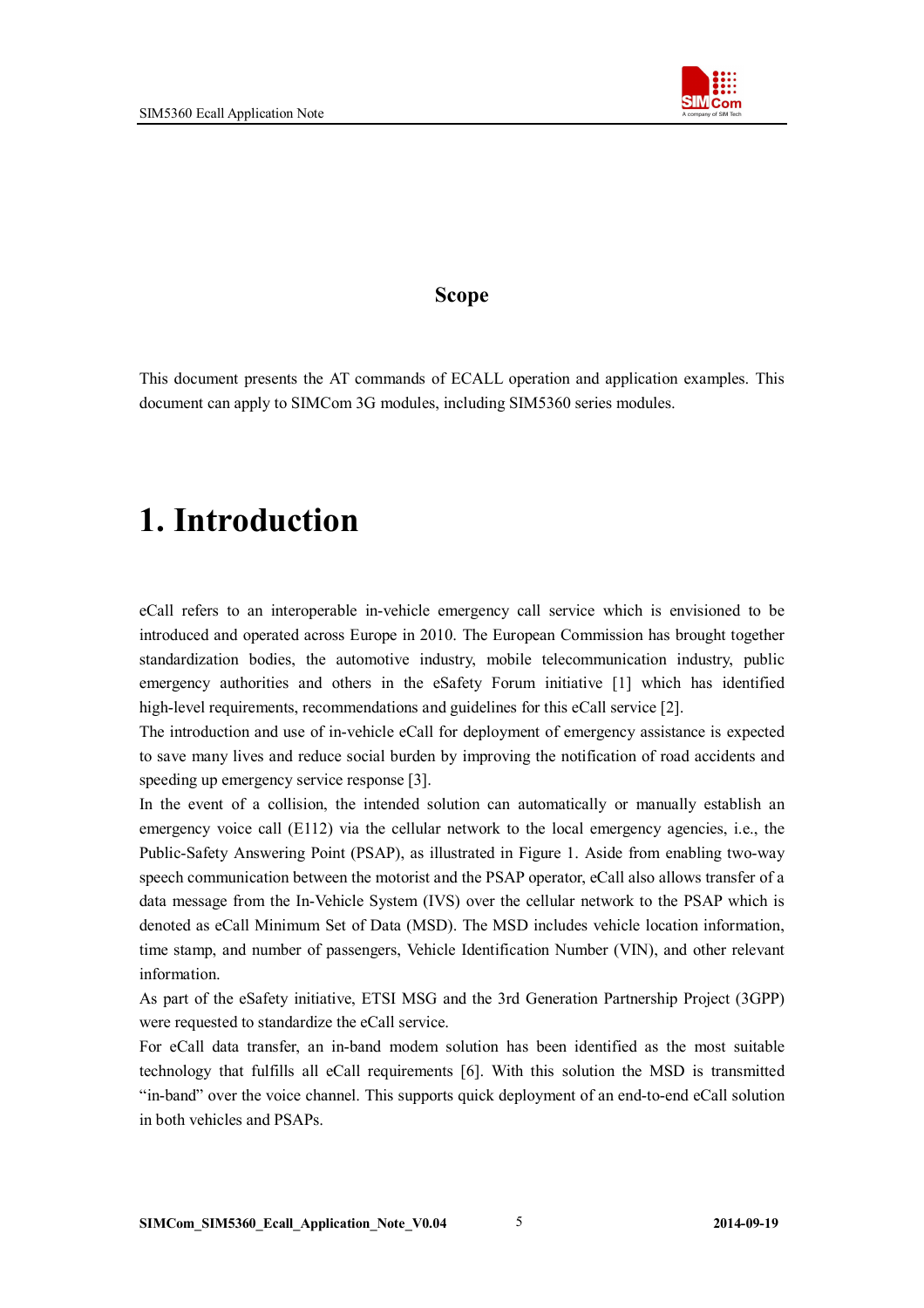

## **2. References**

[1] eSafety Forum: http://www.esafetysupport.org/en/esafety\_activities/esafety\_forum

[2] eSafety Forum eCall Driving Group, "European Memorandum of Understanding for Realization of Interoperable In-Vehicle eCall", May 2004.

[3] eSafety Forum, "Clarification Paper – EG.2 , High level requirements for a eCall in-vehicle system, Supplier perspective", March 2006, Version 1.0.

[4] eSafety Forum, "Recommendations of the DG eCall for the introduction of the pan-European eCall ", April 2006, Version 2.0.

[5] 3GPP TS 22.101 V9.0.0 "Service aspects; Service principles".

[6] 3GPP TR 26.967 V8.0.1 "eCall Data Transfer; In-band modem solution".

## **3. Terms**

**ACK** – Acknowledgement.

**AL-ACK** – Application Layer ACK.

**ARQ** – Automatic Repeat-reQuest. An error control mechanism for data transmission where the receiver requests retransmission of data that has not been correctly received.

**BTS** – Base Transceiver Station.

**Call manager** – A specific level to deal with call information in modem abstract structure.

**Ecall Application** – The third program to invoke the ecall interface.

**Ecall modem task** – A specific level to transmit and receive msd information in ecall modem abstract structure.

**GPS/GLONASS /API** – Global positioning system module interface.

**HL-ACK** – Higher Layer ACK.

**IVS** – The in-vehicle system which includes the eCall data modem, collision detectors, position location (e.g. GPS/GLONASS) function.

**IVS data modem** – The eCall data modem located in the IVS used to transmit the MSD information to the PSAP and receive feedback from the PSAP.

**IVS/UE** – The in-vehicle system as user equipment.

**LL-ACK** – Lower layer ACK.

**MSD** – Minimum Set of Data to be sent from the IVS to the PSAP. This includes the location information of the vehicle, direction of travel, number of passengers with fastened seat belts, vehicle information, and other information deemed relevant for the emergency service agencies.

**MSDrv** – Minimum Set of Data redundancy version.

**MO** – Mobile Originated.

**MT** – Mobile Terminated.

**NACK** – Negative Acknowledgement.

**PLMN** – Public Land Mobile Network.

**PSAP** – Public Safety Answering Point.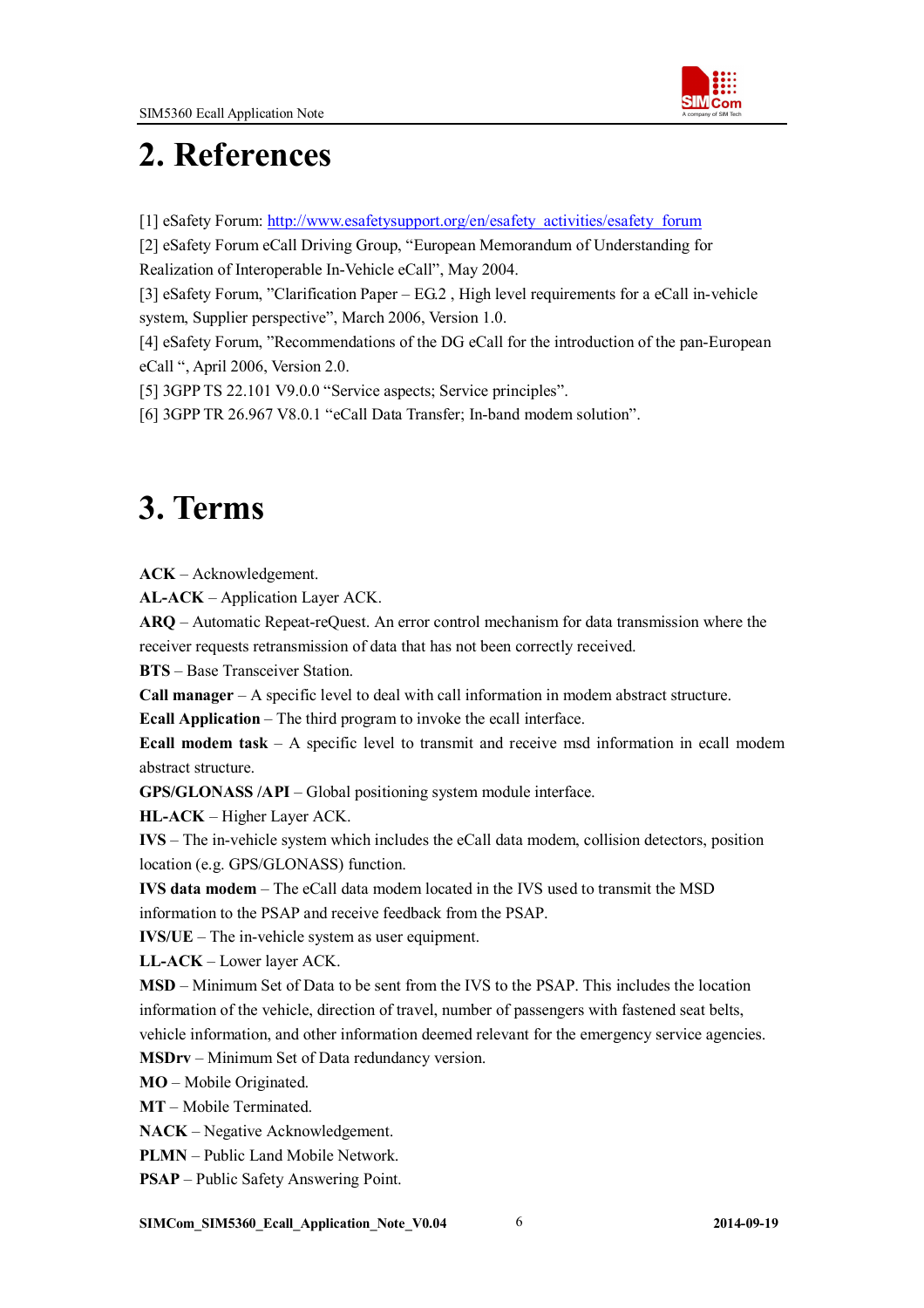

**PSAP data modem** – The eCall data modem located in the PSAP used to receive MSD information from the IVS data transmitter and transmit feedback to the IVS. **PSTN/GSTN** – Public Switched Telephone Network/General Switched Telephone Network.

**RV** – Redundancy Version.

**SF** – Synchronization Frame.

**TRAU** – Transcoder and Rate Adaptation Unit.

## **4. Overview**

eCall is defined as a manually or automatically initiated emergency call from a vehicle. It is supplemented with a minimum set of emergency related data (MSD), and compatible with the EU Commission's eSafety initiative. eCall can be depicted by the figure below.



**Figure 1: Overview of eCall System**

The eCall System: Figure illustrates parts of the eCall system. When a collision is detected by the IVS sensors in the vehicle, the IVS can be prompted by the user, or automatically, initiate an E112 emergency voice call. The emergency voice call is routed to the appropriate PSAP using the existing emergency routing procedures for voice E112 calls.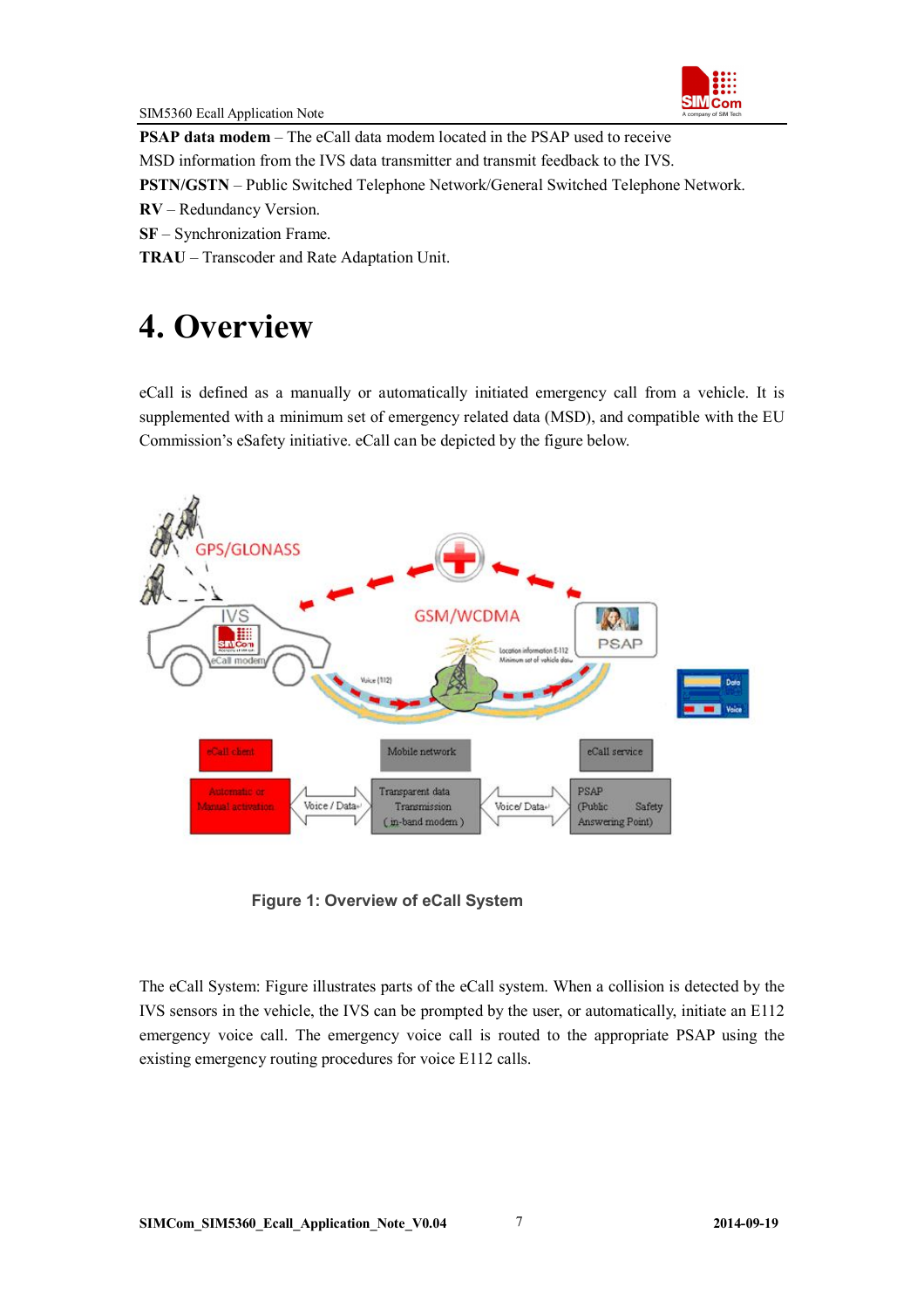

#### SIM5360 Ecall Application Note



When triggered by a request from the PSAP operator through the PSAP modem, the in-band IVS data modem is used to transmit the relevant information (MSD) through the voice path established to the PSAP. Transmitting the MSD information through this voice path enables the system to use the E112 routing protocols deployed in existing networks.

The PSAP has a corresponding data modem to receive the transmission from the IVS and display the data to the PSAP operator.

The eCall system uses an in-band data modem to transmit the MSD information over the voice path to the PSAP. This approach enables the eCall solution to be quickly deployed end-to-end in vehicle IVS's and PSAPs without modifications to the existing cellular and wireline infrastructure.

## **5. Ecall flow**

Sim5360 module supports both push mode and pull mode. Push mode is realized by a request from the IVS to the PSAP to push the MSD; pull mode is realized by PSAP actively requiring MSD from IVS.

The flow charts of these two modes are described as follows.

You can establish eCall by AT+CECALLS command. When eCall is established successfully, it will transmit MSD in push mode automatically. If MSD transmission is finished, you can do voice talk ; or PSAP can request MSD and then IVS transfers MSD in pull mode.

If PSAP terminates the eCall, the MT eCall on the IVS side will be valid in 12 hours. When MT eCall is coming, and the incoming call number is same as the MO call number you dialed last time IVS will answer the eCall automatically, and then IVS will transfer MSD in pull mode automatically.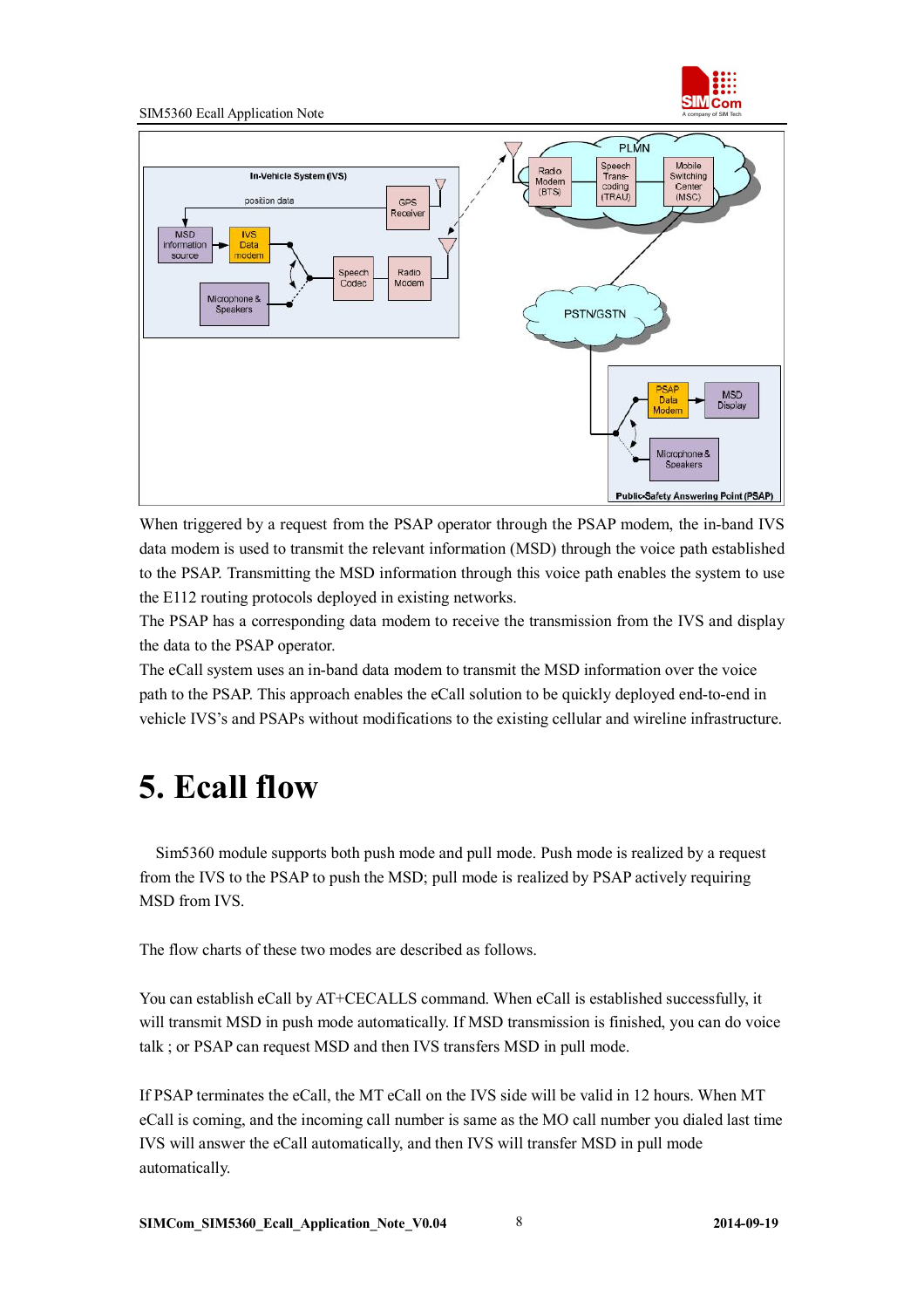

### **5.1 eCall Flow Chart in Push Mode**

For MO eCall on the IVS, when eCall is established successfully, it will automatically transmit MSD in push mode. If MSD transmission is finished, and the param of num times to loop is n (*n !=0, num\_times\_to\_loop is in PSAP side,it could be configured in ecall\_psap\_efs.txt file in psap side*), IVS will transmit n times MSD in push mode. The following figure shows the detailed procedure in push mode.

Figure 5-1 illustrates the call flow a mobile-originated eCall



### **5.2 Additional Data Request**

This call flow illustrates how the IVS receives an additional data request from the PSAP and transmits the MSD successfully.The flow need some preconditions.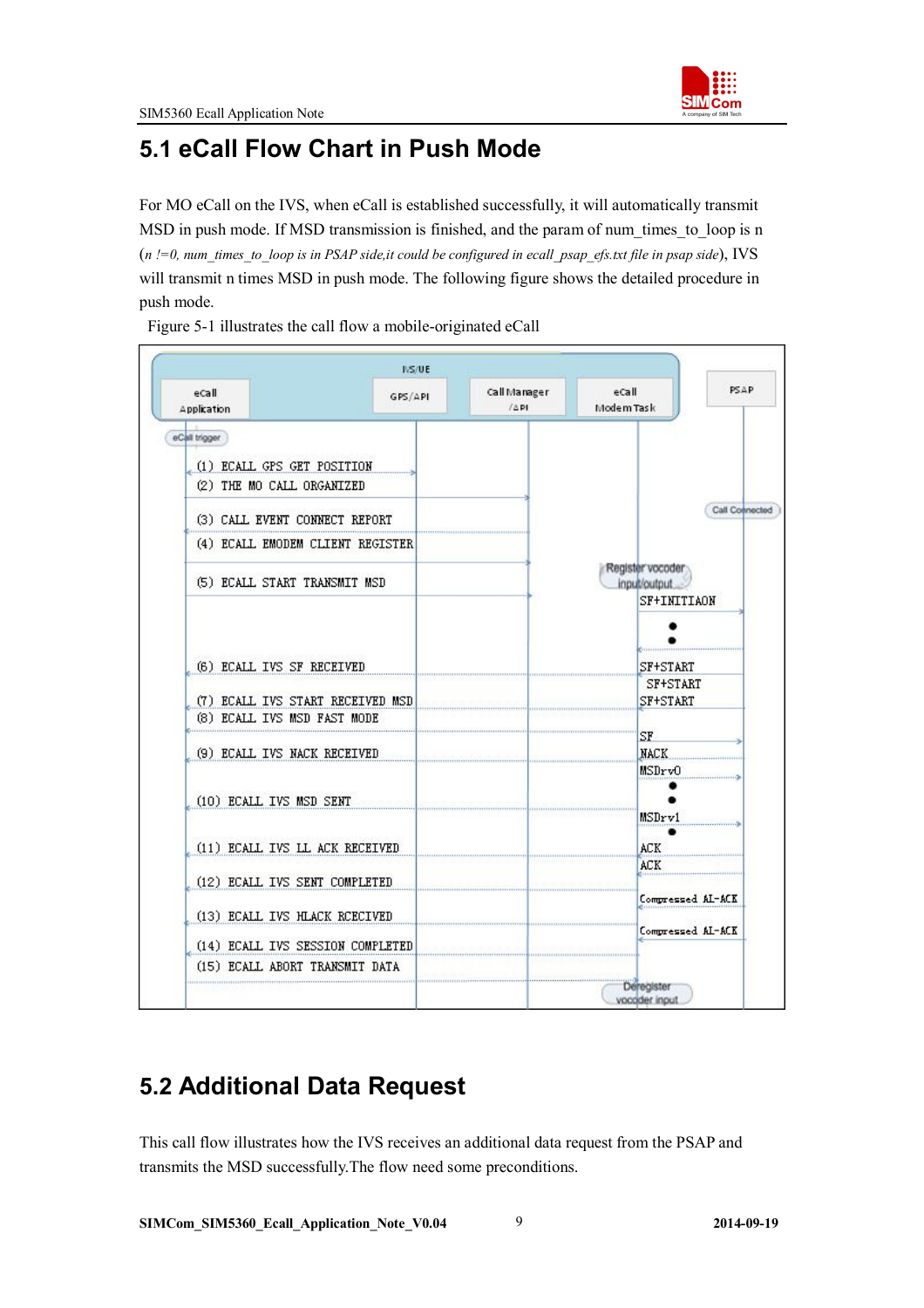

SIM5360 Ecall Application Note

Preconditions

. The call is still connected.

. IVS receive channel is still open.

Figure 5-2 illustrates the call flow for an additional data request.

| eCall<br>Application                | GPS/API                                   | Call Manager / API | $e$ Call<br>Modem Task | <b>PSAP</b>               |
|-------------------------------------|-------------------------------------------|--------------------|------------------------|---------------------------|
| (1) ECALL IVS SF RECEIVED           |                                           |                    |                        | SF+START                  |
| (2) ECALL IVS START NO RECEIVED MSD |                                           |                    |                        | SF+START<br>SF+START      |
| (3) ECALL GPS GET POSITION          |                                           |                    |                        |                           |
| (3) ECALL START TRANSMIT DATA       |                                           |                    |                        |                           |
| (4) ECALL IVS MSD FAST MODE         |                                           |                    |                        | Register vocoder<br>input |
|                                     | Steps $9 - 15$ in Mobile-originated eCall |                    |                        |                           |

### **5.3 Call Release**

This call flow illustrates how the IVS/UE receives notification from the Call Manager that a call has ended.It can be optionally triggered by an event that the eCall modem has received an AL-ACK message with cleardown status.

Figure 5-3 illustrates the call flow for an additional data request.

|                                    |         | Call Manager | eCall      | <b>PSAP</b>                   |
|------------------------------------|---------|--------------|------------|-------------------------------|
| eCall<br>Application               | GPS/API | /API         | Modem Task |                               |
| ECALL IVS HLACK RECEIVED           |         |              |            | Compressed AL-ACK (CLEARDOWN) |
|                                    |         |              |            | Compressed AL-ACK (CLEARDOWN) |
| (2) ECALL IVS CLEARDOWN RECEIVED   |         |              |            |                               |
| CALL CMD END REQUEST<br>(3)        |         |              |            |                               |
| (4) CM CALL EVENT END REPORT       |         |              |            |                               |
| (5) ECALL ABORT REQUEST            |         |              |            |                               |
| (6) ECALL EMODEM CLIENT DEREGISTER |         |              |            |                               |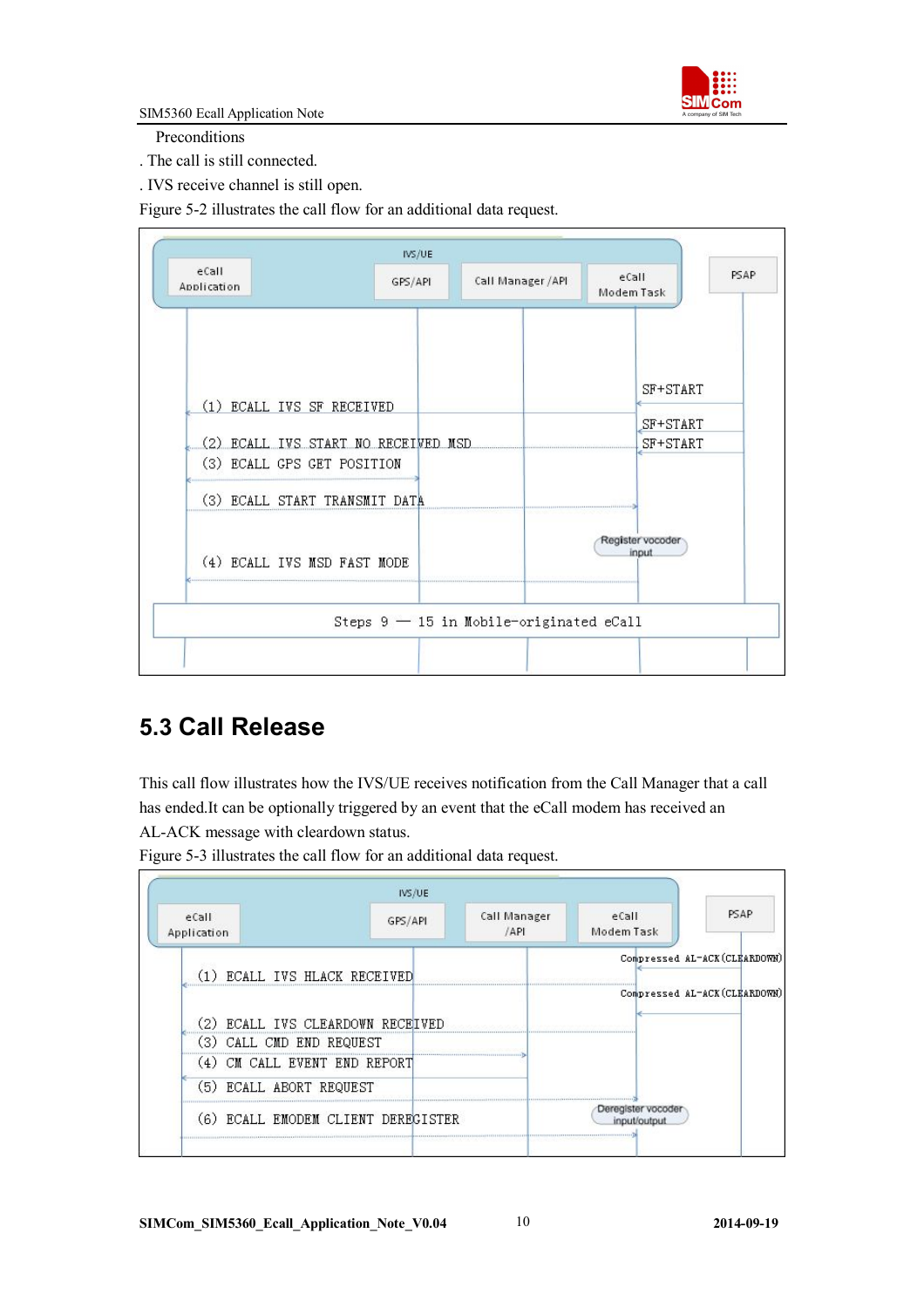

### **5.4 eCall Flow Chart in Pull Mode**

When MT eCall on the IVS has been established, MSD can be transmitted in pull mode. The following figure shows the detailed procedure in pull mode.

Figure 5-4 illustrates the call flow for a mobile-terminated eCall.



## **6. SIM module eCall operate**

### **6.1 eCall AT commands**

**AT+CECALLFMT:** set MSD packing format (this command must set to 1 for Europe ecall test) **AT+CECALLCFG:** Configure vehicle information **AT+CECALLPOS:** Set longitude and latitude **AT+CECALLTIME:** Set time stamp **AT+ CMSDMESSAGEID:** Set the message identifier of msd data **AT+CMSDOIDDATA:** Set the optional additional data **AT+CMSDCONTROL:** Set the control data in Minimum set of data (MSD) **AT+CMSD:** input hex Minimum set of data(MSD)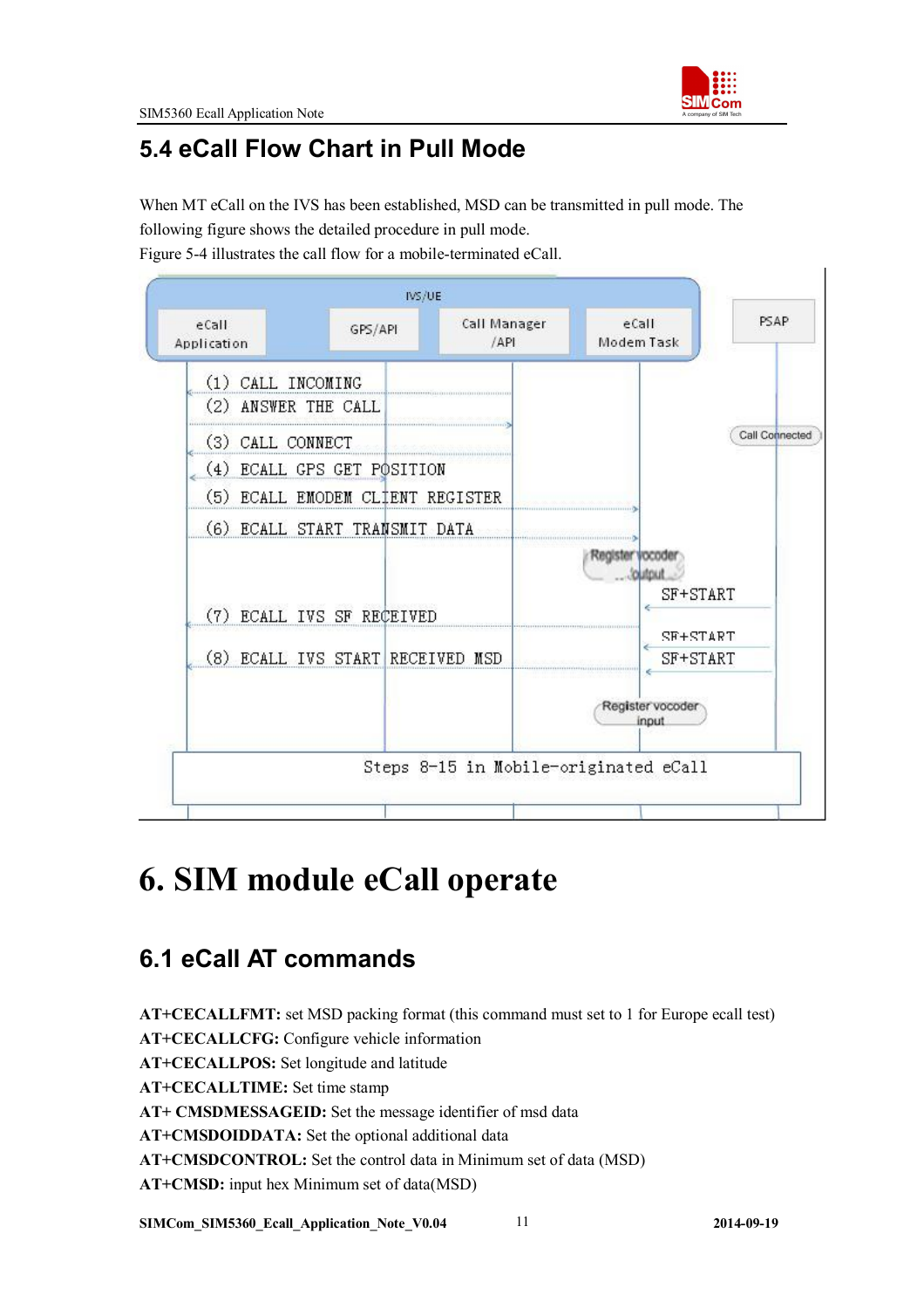

(The above settings will be saved in config file, do not need to set again.)

**AT+CECALLTOUT:** Set T5, T6, T7 timeout value

**AT+CECALLS:** Make an ecall and send the MSD information once automatically

**AT+CECALLE:** Hang up ecall

### **6.2 Description of URC**

URCs of SIM5360 eCall AT commands will be reported to the host by the type of "+ECALL:". It contains failed eCall, Establish ECALL\_MO\_CALL successfully, Succeed to transmit MSD as well as Establish ECALL\_MT\_CALL successfully

Table 6.2-1 lists the timeout URC.

| Name                                | <b>URC</b>                              | Description                                                        | Default           |
|-------------------------------------|-----------------------------------------|--------------------------------------------------------------------|-------------------|
|                                     | "+ECALL:cannot get real GPS/GLONASS     | UE donot receive the GPS/GLONASS position in 80 seconds. It starts |                   |
| <b>ECALL GPS FIX TIMEOUT</b>        | data in 80 seconds"                     | when the command of "AT+CECALLS" is executed.                      | 80 <sub>sec</sub> |
|                                     |                                         | UE donot receive the GPS/GLONASS position during the call in 10    |                   |
|                                     | "+ECALL:cannot get real GPS/GLONASS     | seconds. It starts when the call dialed from PSAP is connected or  |                   |
| <b>ECALL GPS FIX IN CALLTIMEOUT</b> | data during a call in 10 seconds"       | It starts when UE receive a restart message from PSAP.             | 10 <sub>sec</sub> |
|                                     |                                         | Aborts the MSD transmission. It starts when the eCall modem        |                   |
|                                     |                                         | begins to transmit and stops when the MSD is successfully          |                   |
| <b>ECALL SESSION TIMEOUT</b>        | "+ECALL:ECELL APP SESSION TIMER EXPIRE" | transmitted (at least two LL-ACKs received)                        | $20 \,$ sec       |
|                                     |                                         | Awaits start signal.It starts when the eCall application passes    |                   |
|                                     |                                         | the MSD to the eCallmodem and stops when three valid, consecutive  |                   |
| <b>ECALL START TIMEOUT</b>          | "+ECALL:ECALL APP START TIMER EXPIRE"   | SF and Start messages are received.                                | $2 \sec$          |
|                                     |                                         |                                                                    |                   |
|                                     | "+ECALL:ECALL APP CALLBACK TIMER        |                                                                    |                   |
| <b>ECALL CALLBACK TIMEOUT</b>       | EXPIRE"                                 | UE will auto-answer any MT calls before this timer expires.        | 12 <sub>hr</sub>  |
|                                     |                                         | UE donot receive two AL-ACKs in 10 seconds after two LL-ACK are    |                   |
| <b>ECALL AL ACK TIMEOUT</b>         | "+ECALL:ECALL APP AL ACK TIMER EXPIRE"  | received                                                           | $10 \text{ sec}$  |
|                                     |                                         |                                                                    |                   |
|                                     | "+ECALL:ECALL APP CALL CLEARDOWN TIMER  | If the call still connects, UE will end the call autonomously      |                   |
| ECALL CALL CLEARDOWN TIMEOUT        | EXPIRE "                                | after 1 hour.                                                      | 1 <sub>hr</sub>   |
| TCALL RETRY TIMER                   | "+ECALL:ECALL APP RETRY TIMER EXPIRE"   | Determines time before the redial, due to call drop.               | 5 sec-3min        |

#### Table 6.2-1 Timeout URC

#### Table 6.2-2 lists other failed URC

#### Table 6.2-2 other URC

| URC of Failed eCall:Other URC |                                                                                                                           |                                     |
|-------------------------------|---------------------------------------------------------------------------------------------------------------------------|-------------------------------------|
| <b>URC</b>                    | Description                                                                                                               | option                              |
|                               | UE will report the message if there is not the file called  vou need to execute AT+CECALLCFG. AT+CECALLPOS.               |                                     |
| "+ECALL:Read canned msd from  | $\degree$ ecall app efs input msd.txt" in IVS when IVS transmit a $\degree$ AT+CECALLTIME to construct the config file If |                                     |
| config file failed!"          | canned msd.                                                                                                               | you want to send a canned msd info. |

#### Table 6.2-3 lists successful URC

Table 6.2-3 successful URC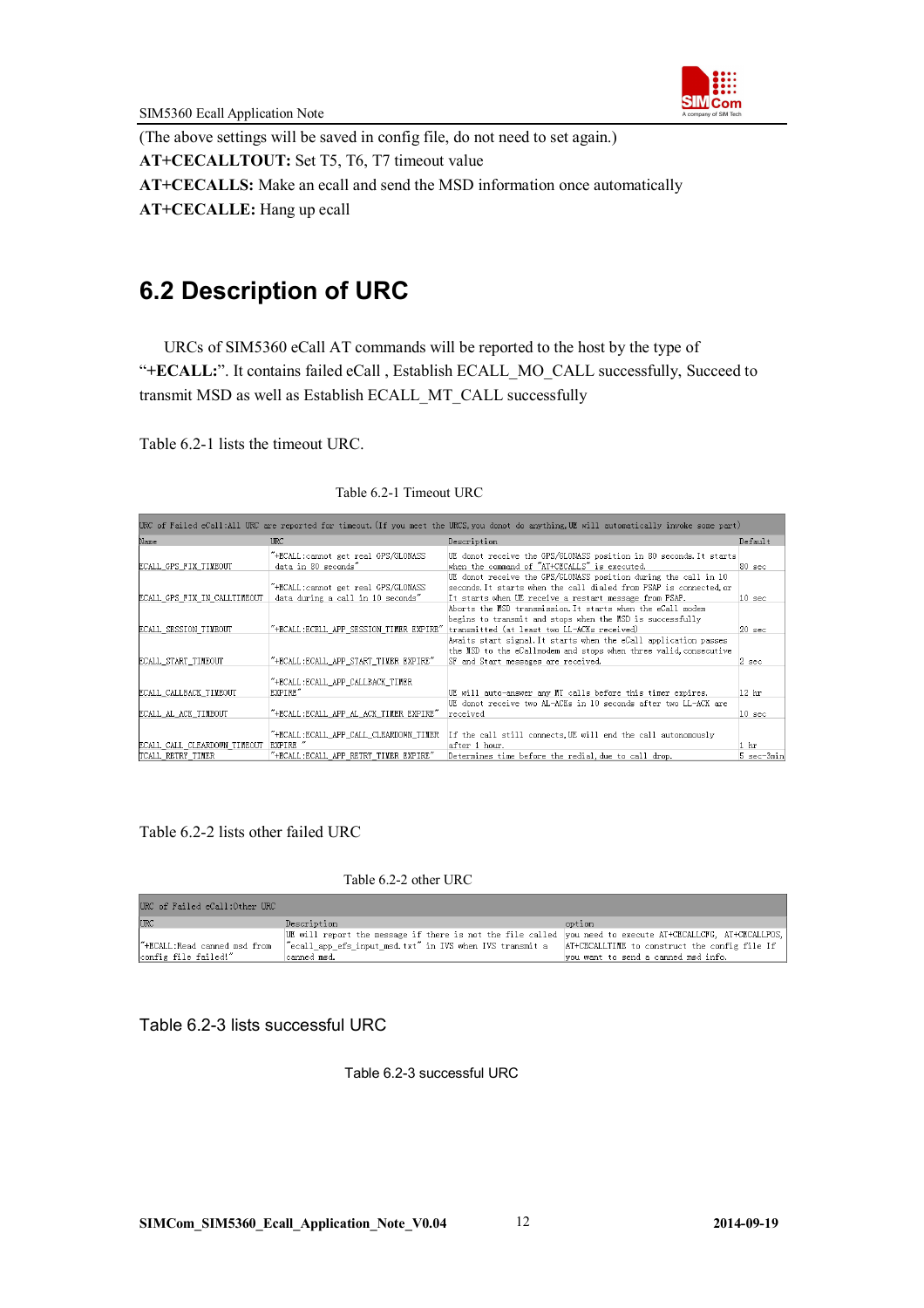

SIM5360 Ecall Application Note

| URC of eCall successful information            |                                                                                                                       |
|------------------------------------------------|-----------------------------------------------------------------------------------------------------------------------|
| <b>URC</b>                                     | Description                                                                                                           |
| "+ECALL: Establish ECALL_MO_CALL successfully" | After executing AT+CECALLS command, and PSAP<br>answer the call, UE will report the message.                          |
| "+ECALL: Succeed to transmit MSD"              | MSD is transmitted successfully to PSAP in push<br>or pull mode.                                                      |
| "+ECALL: Establish ECALL_MT_CALL successfully" | PSAP execute ATD command during valid time,<br>IVS will answer the call automatically.<br>UE will report the message. |

### **6.3 MSD configure**

At present, the MSD include the follow information: Vehicle type, Propulsion storage, Number of passenger, Vehicle id number, Longitude and Latitude of current position.

#### **Vehicle type:**

- 1 Passenger vehicle class M1
- $2 -$ Buses and coaches class M2
- 3 Buses and coaches class M3
- 4 Light commercial vehicles class N1
- 5 Heavy duty vehicles class N2
- $6$  Heavy duty vehicles class N3
- 7 Motorcycles class L1e
- 8 Motorcycles class L2e
- 9 Motorcycles class L3e
- 10 Motorcycles class L4e
- 11 Motorcycles class L5e
- 12 Motorcycles class L6e
- 13 Motorcycles class L7e

#### **Propulsion storage:**

- 1 Hydrogen storage
- 2 Electric energy storage
- 4 Liquid propane gas
- 8 Compressed natural gas
- 16 Diesel tank present
- 32 Gas online tank present

#### **Number of passenger:**

Refer to actual environment

#### **Vehicle id number:**

Refer to actual environment

#### **Longitude and Latitude of current position:**

Use canned GPS/GLONASS information or use real GPS/GLONASS information.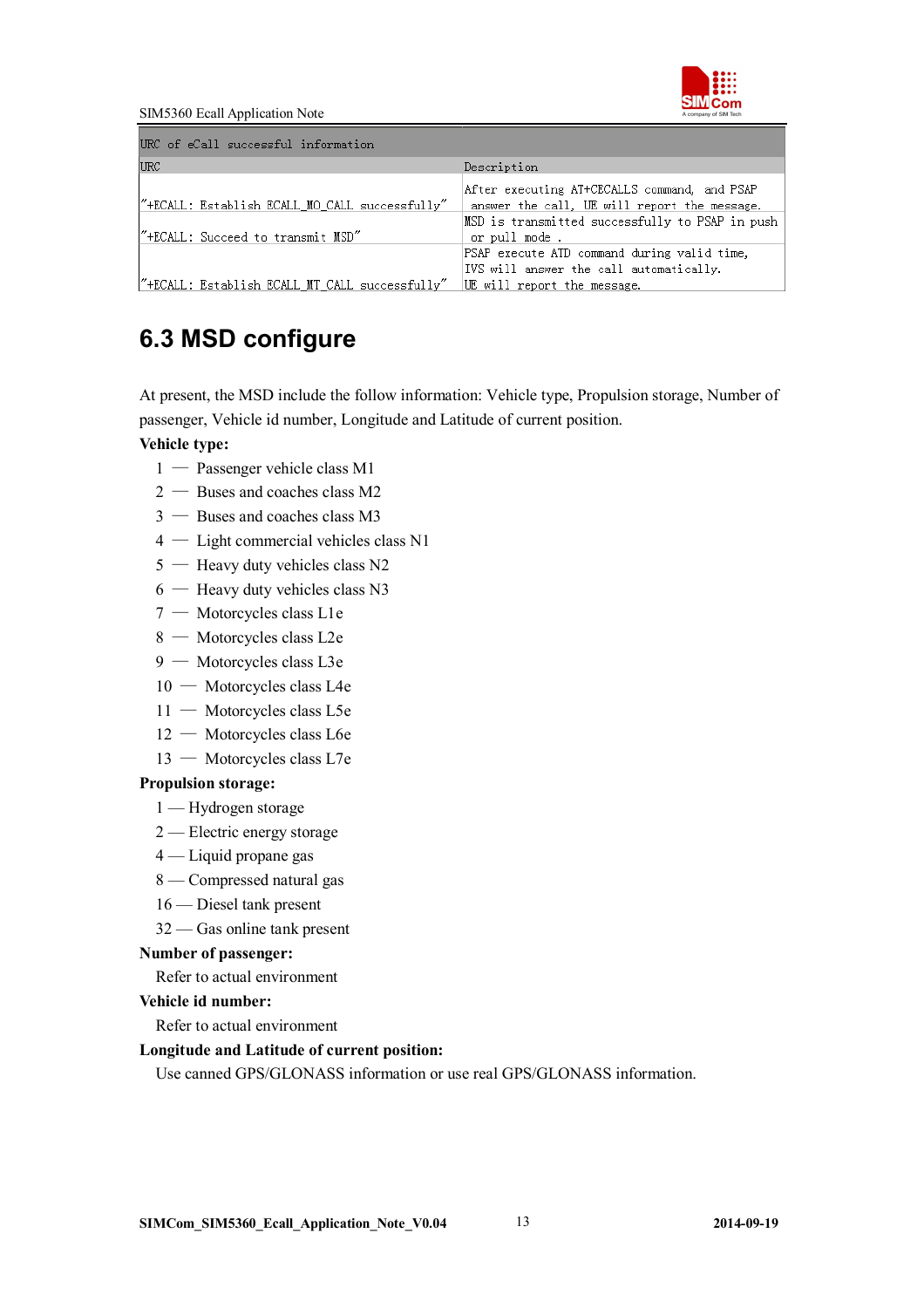

### **6.4 Do the eCall test with the msd data generated by**

### **module in push mode**

For MO eCall, when eCall is established, MSD will be transferred automatically in push mode. If test the eCall function, it should test in a test call or an emergency call. **Step1:** Set MSD packing format

AT+CECALLFMT=1

Follow the Europe standard prEN\_15722, this command must set for Europe ecall test before ecall connecting

**Step2:** Configure vehicle information

AT+CECALLCFG=5,18,8,"WMJVDSVDSYA123456",14,10,-10,20,-2

**Step3:** Set longitude and latitude

AT+CECALLPOS="121.354138","31.221938"

Use the real GPS/GLONASS information, the position information can be set any value.

**Step4: S**et time stamp

AT+CECALLTIME=1,2011,10,20,15,30,30

**Step5:** Set the control data in Minimum set of data (MSD)

```
AT+CMSDCONTROL=1,1,1
```
**Step6:** Set the initiatory message identifier of msd

AT+CMSDMESSAGEID =1

**Step7:** Set T5, T6, T7 timeout value

AT+CECALLTOUT="T5",4000

**Step8:** Set the optional additional data

AT+CMSDOIDDATA="1.2.125","30304646"

**Setp9:** Make an eCall.

Real GPS/GLONASS: AT+CECALLS=112,0

Canned GPS/GLONASS: AT+CECALLS=112,1

Use the real GPS/GLONASS information, the module will fix position first, then make a call to target number. The GPS/GLONASS information can be monitored by NMEA port.

Use the canned GPS/GLONASS information, the module will make a call to target at once.

Setp10: Hang up eCall.

```
AT+CECALLE
```
(Step6-Step8 are not necessary.)

#### **Demo for a test call in push mode:** *AT+CECALLFMT=1*

*OK*

*AT+CECALLCFG=5,18,8,"WMJVDSVDSYA012345",14,10,-10,20,-20*

*OK AT+CECALLPOS="121.354138","31.221938"*

**SIMCom\_SIM5360\_Ecall\_Application\_Note\_V0.04** 14 **2014-09-19**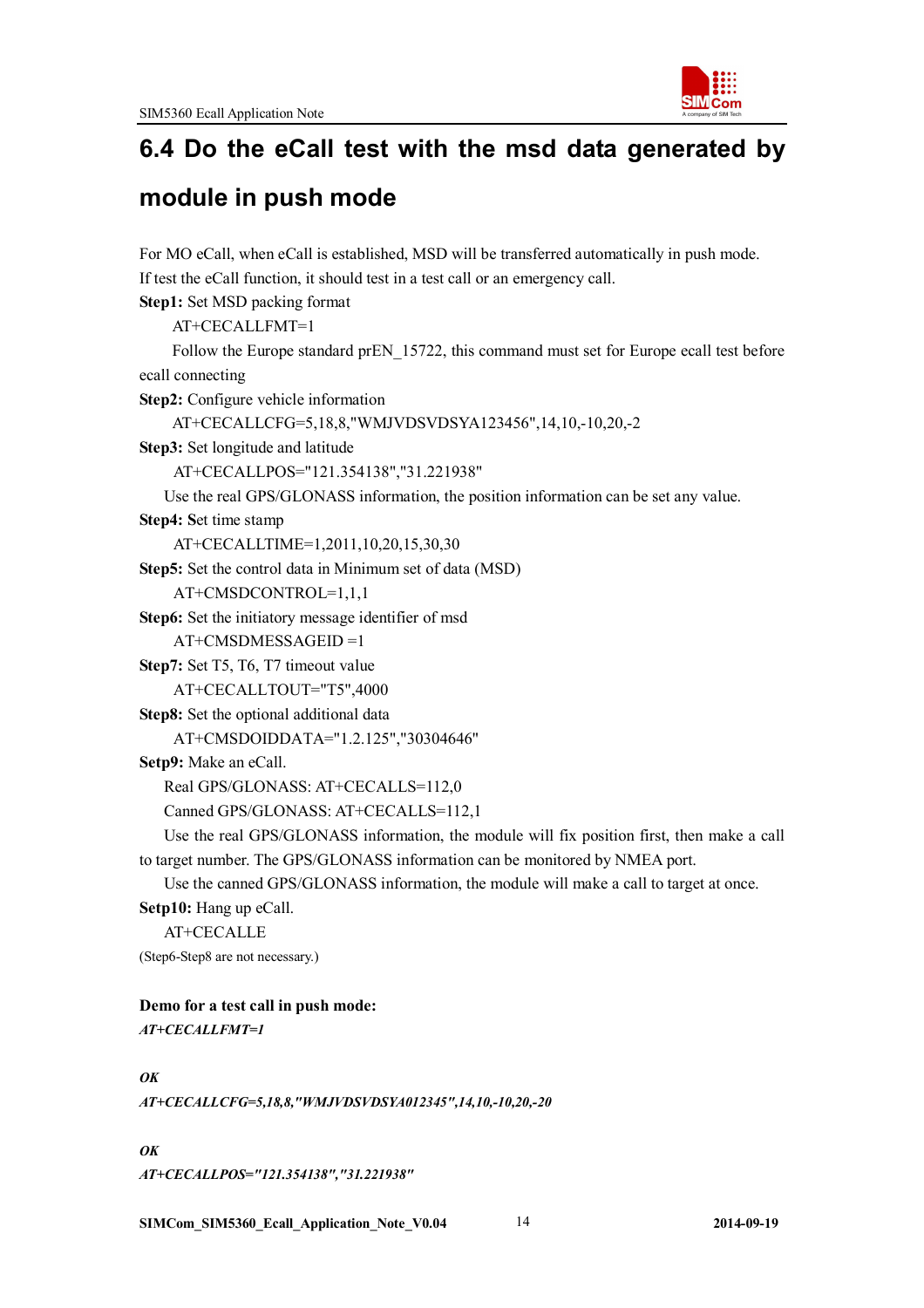

*OK*

*AT+CECALLTIME=1,2011,10,20,15,30,30*

*OK AT+CMSDCONTROL=1,1,1*

*OK AT+CMSDMESSAGEID=1*

*OK AT+CECALLTOUT="T5",4000*

*OK AT+CMSDOIDDATA="1.2.125","30304646"*

*OK AT+CECALLS=1860169XXXX,0 OK*

*+ECALL:Establish ECALL\_MO\_CALL successfully* 

*VOICE CALL: BEGIN*

*+ECALL:Succeed to transmit MSD at+cecalle*

*OK*

*VOICE CALL: END: 000032*

### **6.5 Do the eCall test in pull mode**

When eCall has established and PSAP terminates the eCall, MT eCall will be valid in 12 hours. For MT eCall, when eCall is established, MSD can be transferred in pull mode. If +ECALL:Succeed to transmit MSD is reported, it indicates MSD has been transmitted in pull mode. The following example shows the transmission in pull mode: *RING*

*+ECALL:Establish ECALL\_MT\_CALL successfully* 

*VOICE CALL: BEGIN*

**SIMCom\_SIM5360\_Ecall\_Application\_Note\_V0.04** 15 **2014-09-19**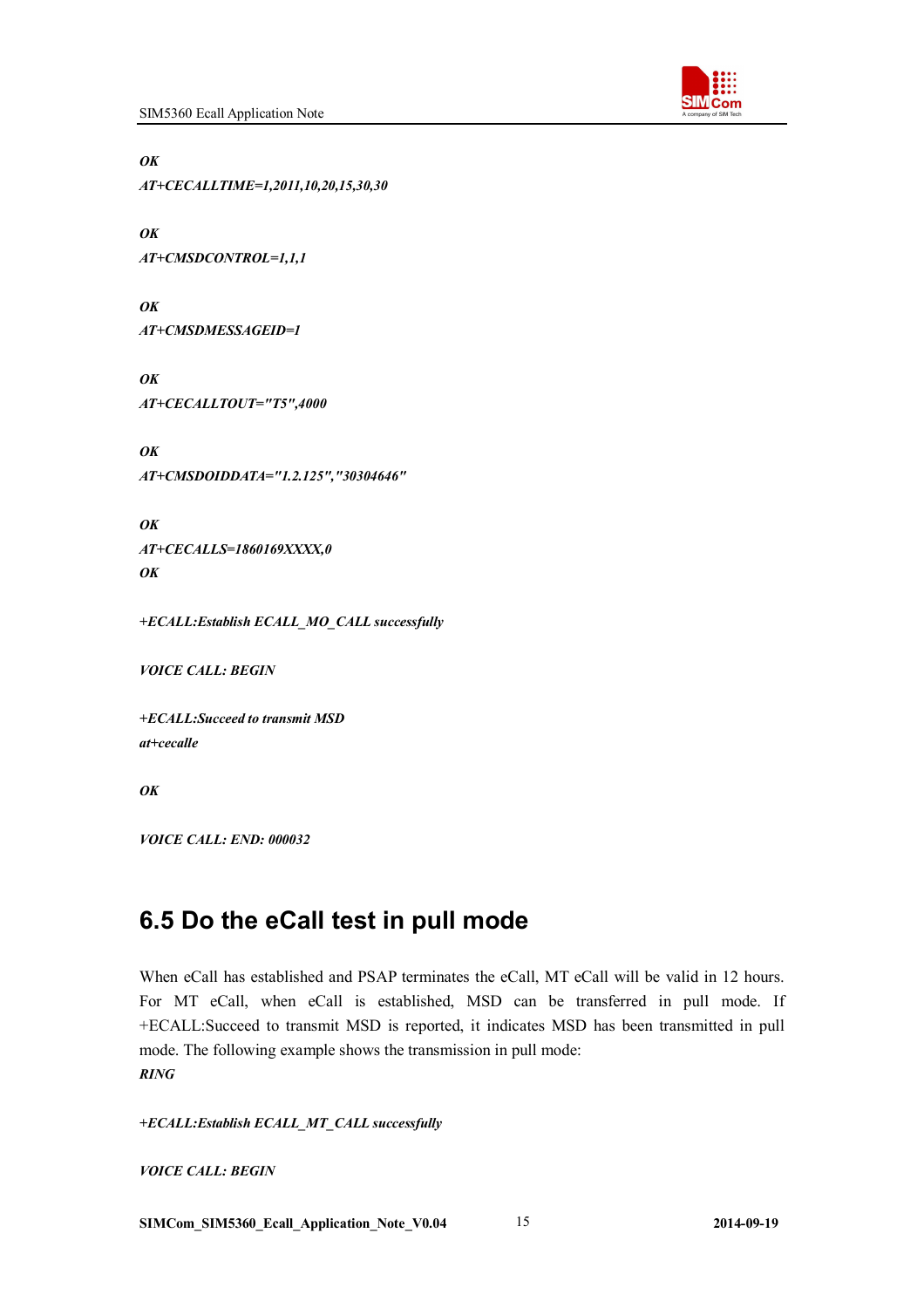

*+ECALL:Succeed to transmit MSD*

*VOICE CALL: END: 000024*

## **6.6 Do the eCall test with the hex msd data generated by user**

In this example, module sends the msd data generated by user. Module will not care about the original msd data.

*AT+CMSD="015C0681508204420014264000420D101404E80DA4C89A3B2F09905B6440E829F6829EC02030 1027D04303046460"* 

*AT+CECALLS=1860169XXXX,0*